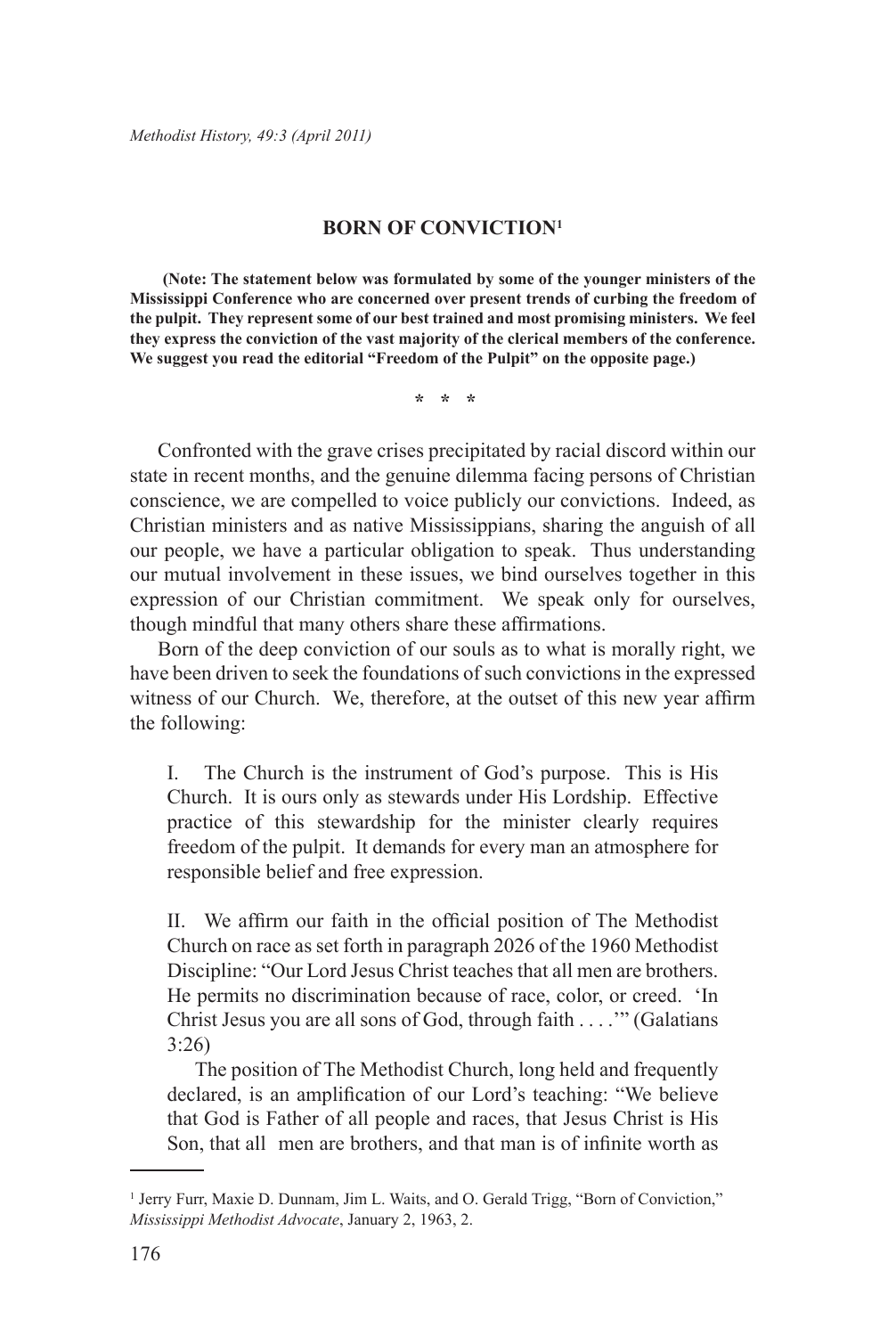a child of God." (The Social Creed, Paragraph 2020)

III. We affirm our belief that our public school system is the most effective means of providing common education for all our children. We hold that it is an institution essential to the preservation and development of our true democracy. The Methodist Church is officially committed to the system of public school education and we concur. We are unalterably opposed to the closing of public schools on any level or to the diversion of tax funds to the support of private or sectarian schools.

IV. In these conflicting times, the issues of race and Communism are frequently confused. Let there be no mistake. We affirm an unflinching opposition to Communism. We publicly concur in the Methodist Council of Bishops' statement of November 16, 1962, which declares:

"The basic commitment of a Methodist minister is to Jesus Christ as Lord and Savior. This sets him in permanent opposition to communism. He cannot be a Christian and a communist. In obedience to his Lord and in support of the prayer, 'Thy Kingdom come, Thy will be done on earth as it is in Heaven,' he champions justice, mercy, freedom, brotherhood, and peace. He defends the underprivileged, oppressed, and forsaken. He challenges the status quo, calling for repentance and change wherever the behavior of men falls short of the standards of Jesus Christ."

We believe that this is our task and calling as Christian ministers.

FINDING AUTHORITY IN THE OFFICIAL POSITION OF OUR CHURCH, AND BELIEVING IT TO BE IN HARMONY WITH SCRIPTURE AND GOOD CHRISTIAN CONSCIENCE, WE PUBLICLY DECLARE OURSELVES IN THESE MATTERS AND AGREE TO STAND TOGETHER IN SUPPORT OF THESE PRINCIPLES.

Jerry Furr Marvin Moody Maxie D. Dunnam Keith Tonkel O. Gerald Trigg Inman Moore, Jr. James B. Nicholson Denson Napier Buford A. Dickinson Rod Entrekin James S. Conner Harold Ryker J. W. Holston N. A. Dickson Edward W. McRae Powell Hall

Jim L. Waits John Ed Thomas [Jon in original] James P. Rush Ned Kellar [Keller in original]